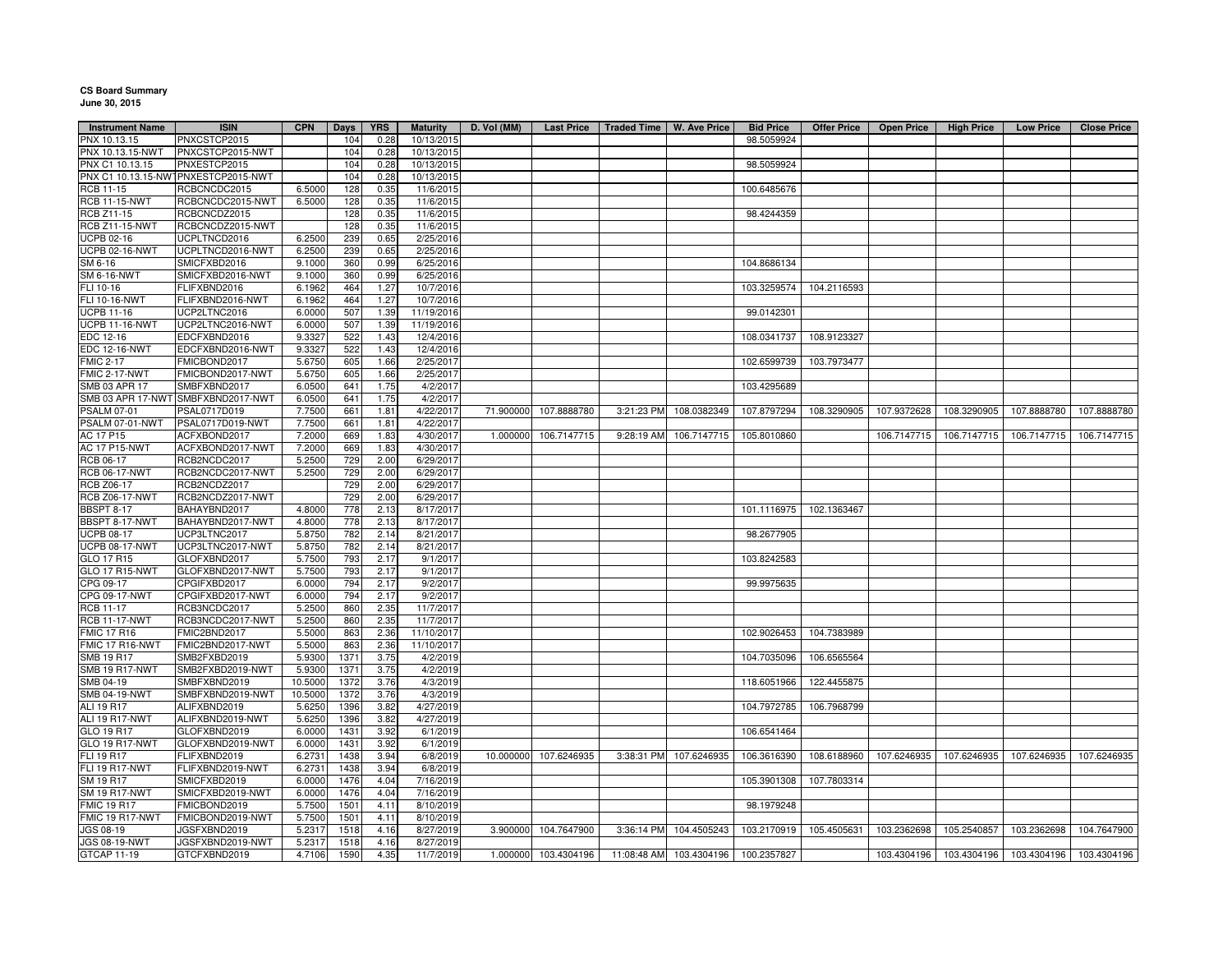| <b>Instrument Name</b>               | <b>ISIN</b>                       | <b>CPN</b> | Days         | <b>YRS</b> | <b>Maturity</b>        | D. Vol (MM) |                      | Last Price   Traded Time   W. Ave Price |                         | <b>Bid Price</b> | Offer Price | <b>Open Price</b>       | High Price  | <b>Low Price</b>        | <b>Close Price</b> |
|--------------------------------------|-----------------------------------|------------|--------------|------------|------------------------|-------------|----------------------|-----------------------------------------|-------------------------|------------------|-------------|-------------------------|-------------|-------------------------|--------------------|
| GTCAP 11-19-NWT                      | GTCFXBND2019-NWT                  | 4.7106     | 1590         | 4.35       | 11/7/2019              |             |                      |                                         |                         |                  |             |                         |             |                         |                    |
| <b>VLL 19 R17</b>                    | VLLFXBND2019                      | 5.6542     | 1592         | 4.36       | 11/9/2019              |             |                      |                                         |                         | 99.0594277       | 100.9784406 |                         |             |                         |                    |
| VLL 19 R17-NWT                       | VLLFXBND2019-NWT                  | 5.6542     | 1592         | 4.36       | 11/9/2019              |             |                      |                                         |                         |                  |             |                         |             |                         |                    |
| AC 19 R16                            | ACFXBOND2019                      | 5.4500     | 1606         | 4.40       | 11/23/2019             | 7.000000    | 105.5999910          | 9:12:08 AM                              | 105.5999910             | 104.9903787      | 106.4385074 | 105.5999910             | 105.5999910 | 105.5999910             | 105.5999910        |
| AC 19 R16-NWT                        | ACFXBOND2019-NWT                  | 5.4500     | 1606         | 4.40       | 11/23/2019             |             |                      |                                         |                         |                  |             |                         |             |                         |                    |
| GTCAP 20 R17                         | GTCFXBND2020                      | 4.837      | 1702         | 4.66       | 2/27/2020              | 1.000000    | 101.4071982          | 2:38:32 PM                              | 101.4071982             | 100.9869287      | 103.5383211 | 101.4071982             | 101.4071982 | 101.4071982             | 101.4071982        |
|                                      | GTCAP 20 R17-NWT GTCFXBND2020-NWT | 4.8371     | 1702         | 4.66       | 2/27/2020              |             |                      |                                         |                         |                  |             |                         |             |                         |                    |
| SMPH 03-20                           | SMPHFXBD2020                      | 5.1000     | 1705         | 4.67       | 3/1/2020               |             |                      |                                         |                         | 101.4555868      |             |                         |             |                         |                    |
| SMPH 03-20-NWT                       | SMPHFXBD2020-NWT                  | 5.100      | 1705         | 4.67       | 3/1/2020               |             |                      |                                         |                         |                  |             |                         |             |                         |                    |
| CPG 20 R18                           | CPGIFXBD2020                      | 6.6878     | 1706         | 4.67       | 3/2/2020               |             |                      |                                         |                         | 101.7583531      | 106.9877153 |                         |             |                         |                    |
| CPG 20 R18-NWT                       | CPGIFXBD2020-NWT                  | 6.6878     | 1706         | 4.67       | 3/2/2020               |             |                      |                                         |                         |                  |             |                         |             |                         |                    |
| MBT 04-20                            | MBTLTNCD2020                      | 4.000      | 1759         | 4.82       | 4/24/2020              |             |                      |                                         |                         |                  |             |                         |             |                         |                    |
| EDC 20 R18                           | EDCFXBND2020                      | 4.1583     | 1768         | 4.84       | 5/3/2020               |             |                      |                                         |                         | 97.8859677       | 100.6856991 |                         |             |                         |                    |
| EDC 20 R18-NWT                       | EDCFXBND2020-NWT                  | 4.1583     | 1768         | 4.84       | 5/3/2020               |             |                      |                                         |                         |                  |             |                         |             |                         |                    |
| PNB 06-20                            | PNBLTNCD2020                      | 4.1250     | 1808         | 4.95       | 6/12/2020              |             |                      |                                         |                         |                  |             |                         |             |                         |                    |
| RCB 06-20                            | RCBLTNCD2020                      | 4.1250     | 1815         | 4.97       | 6/19/2020              |             |                      |                                         |                         |                  |             |                         |             |                         |                    |
| GLO 20 R18                           | GLOFXBND2020                      | 4.887      | 1843         | 5.05       | 7/17/2020              |             |                      |                                         |                         | 102.4217933      | 104.0351050 |                         |             |                         |                    |
| GLO 20 R18-NWT                       | GLOFXBND2020-NWT                  | 4.8875     | 1843         | 5.05       | 7/17/2020              |             |                      |                                         |                         |                  |             |                         |             |                         |                    |
| <b>SLTC 20 R18</b>                   | SLTCFXBD2020                      | 4.992      | 1879         | 5.14       | 8/22/2020              |             |                      |                                         |                         | 97.7384274       |             |                         |             |                         |                    |
| SLTC 20 R18-NWT                      | SLTCFXBD2020-NWT                  | 4.9925     | 1879         | 5.14       | 8/22/2020              |             |                      |                                         |                         |                  |             |                         |             |                         |                    |
| BDO 10-20                            | BDO2LTNC2020                      | 3.7500     | 1924         | 5.27       | 10/6/2020              |             |                      |                                         |                         |                  |             |                         |             |                         |                    |
| ALI 20 R19                           | ALIFXBND2020                      | 4.6250     | 1928         | 5.28       | 10/10/2020             |             |                      |                                         |                         | 100.8084735      | 102.9402412 |                         |             |                         |                    |
| ALI 20 R19-NWT                       | ALIFXBND2020-NWT                  | 4.6250     | 1928         | 5.28       | 10/10/2020             |             |                      |                                         |                         |                  |             |                         |             |                         |                    |
| FLI 20 R19                           | FLIFXBND2020                      | 4.8562     | 1957         | 5.36       | 11/8/2020              |             |                      |                                         |                         | 100.7337122      | 104.1057792 |                         |             |                         |                    |
| <b>FLI 20 R19-NWT</b>                | FLIFXBND2020-NWT                  | 4.856      | 1957         | 5.36       | 11/8/2020              |             |                      |                                         |                         |                  |             |                         |             |                         |                    |
| AEV 20 R19                           | AEVFXBND2020                      | 4.4125     | 1970         | 5.39       | 11/21/2020             |             |                      |                                         |                         | 97.7017578       |             |                         |             |                         |                    |
| AEV 20 R19-NWT                       | AEVFXBND2020-NWT                  | 4.4125     | 1970         | 5.39       | 11/21/2020             |             |                      |                                         |                         |                  |             |                         |             |                         |                    |
| MER 20 P19                           | MERFXBND2020                      | 4.3750     | 1991         | 5.45       | 12/12/2020             |             |                      |                                         |                         | 99.8785000       | 101.8264170 |                         |             |                         |                    |
| <b>MER 20 P19-NWT</b>                | MERFXBND2020-NWT                  | 4.3750     | 1991         | 5.45       | 12/12/2020             |             |                      |                                         |                         |                  |             |                         |             |                         |                    |
| TEL 21 R19                           | TELFXBND2021                      | 5.2250     | 2047         | 5.60       | 2/6/2021               |             |                      |                                         |                         | 102.5936503      |             |                         |             |                         |                    |
| <b>TEL 21 R19-NWT</b>                | TELFXBND2021-NWT                  | 5.2250     | 2047         | 5.60       | 2/6/2021               |             |                      |                                         |                         |                  |             |                         |             |                         |                    |
| ABS 21 R19                           | ABSFXBND2021                      | 5.3350     | 2051         | 5.62       | 2/10/2021              |             |                      |                                         |                         | 96.8504810       |             |                         |             |                         |                    |
| <b>ABS 21 R19-NWT</b>                | ABSFXBND2021-NWT                  | 5.3350     | 2051         | 5.62       | 2/10/2021              |             |                      |                                         |                         |                  |             |                         |             |                         |                    |
| <b>ROCK 21 R19</b>                   | ROCKFXBD2021                      | 5.0932     | 2056         | 5.63       | 2/15/2021              |             |                      |                                         |                         | 99.9649276       | 103.9410216 |                         |             |                         |                    |
| ROCK 21 R19-NWT                      | ROCKFXBD2021-NWT                  | 5.093      | 2056         | 5.63       | 2/15/2021              |             |                      |                                         |                         |                  |             |                         |             |                         |                    |
| JGS 21 R19                           | JGSFXBND2021                      | 5.244      | 2068         | 5.66       | 2/27/2021              |             |                      |                                         |                         | 101.9228041      |             |                         |             |                         |                    |
|                                      |                                   | 5.2442     |              | 5.66       |                        |             |                      |                                         |                         |                  |             |                         |             |                         |                    |
| JGS 21 R19-NWT<br><b>MNTC 21 R19</b> | JGSFXBND2021-NWT<br>MNTCFXBD2021  | 5.070      | 2068<br>2100 | 5.75       | 2/27/2021<br>3/31/2021 |             |                      |                                         |                         | 101.6011101      |             |                         |             |                         |                    |
| MNTC 21 R19-NWT                      | MNTCFXBD2021-NWT                  | 5.070      | 2100         | 5.75       | 3/31/2021              |             |                      |                                         |                         |                  |             |                         |             |                         |                    |
| SMB 21 R19                           | SMBFXBND2021                      |            |              |            | 4/2/2021               |             | 8.450000 102.7159846 |                                         | 2:16:42 PM 102.9852763  | 101.7148801      | 105.0115167 | 103.4744896             | 103.4744896 | 102.7148439             |                    |
|                                      |                                   | 5.500      | 2102         | 5.75       |                        |             |                      |                                         |                         |                  |             |                         |             |                         | 102.7159846        |
| SMB 21 R19-NWT<br><b>VLL 21 R19</b>  | SMBFXBND2021-NWT                  | 5.500      | 2102         | 5.75       | 4/2/2021               |             |                      |                                         |                         |                  |             |                         |             |                         |                    |
|                                      | VLLFXBND2021                      | 5.943      | 2139         | 5.86       | 5/9/2021               |             |                      |                                         |                         | 99.7210435       |             |                         |             |                         |                    |
| VLL 21 R19-NWT                       | VLLFXBND2021-NWT                  | 5.9437     | 2139         | 5.86       | 5/9/2021               |             |                      |                                         |                         |                  |             |                         |             |                         |                    |
| AC 05-21                             | ACFXBOND2021                      | 6.800      | 2142         | 5.86       | 5/12/2021              |             |                      |                                         |                         | 111.5208224      | 114.0075018 |                         |             |                         |                    |
| AC 05-21-NWT                         | ACFXBOND2021-NWT                  | 6.8000     | 2142         | 5.86       | 5/12/2021              |             |                      |                                         |                         |                  |             |                         |             |                         |                    |
| SM 21 R19                            | SMICFXBD2021                      | 5.2958     | 2149         | 5.88       | 5/19/2021              | 2.350000    | 102.6384672          | 2:37:09 PM                              | 102.6384672             | 102.6513606      |             | 102.6384672             | 102.6384672 | 102.6384672             | 102.6384672        |
| SM 21 R19-NWT                        | SMICFXBD2021-NWT                  | 5.2958     | 2149         | 5.88       | 5/19/2021              |             |                      |                                         |                         |                  |             |                         |             |                         |                    |
| CHI 21 R19                           | CHIFXBND2021                      | 5.3200     | 2167         | 5.93       | 6/6/2021               |             |                      |                                         |                         | 99.0952421       | 102.3935266 |                         |             |                         |                    |
| CHI 21 R19-NWT                       | CHIFXBND2021-NWT                  | 5.3200     | 2167         | 5.93       | 6/6/2021               |             |                      |                                         |                         |                  |             |                         |             |                         |                    |
| GTCAP 21 R19                         | GTCFXBND2021                      | 5.1965     | 2229         | 6.10       | 8/7/2021               |             |                      |                                         |                         | 101.8183260      |             |                         |             |                         |                    |
|                                      | GTCAP 21 R19-NWT GTCFXBND2021-NWT | 5.1965     | 2229         | 6.10       | 8/7/2021               |             |                      |                                         |                         |                  |             |                         |             |                         |                    |
| SMPH 21 R19                          | SMPHFXBD2021                      | 5.200      | 2254         | 6.17       | 9/1/2021               |             |                      |                                         |                         | 101.1899392      |             |                         |             |                         |                    |
| SMPH 21 R19-NWT                      | SMPHFXBD2021-NWT                  | 5.2006     | 2254         | 6.17       | 9/1/2021               |             |                      |                                         |                         |                  |             |                         |             |                         |                    |
| CPG 21 R20                           | CPGIFXBD2021                      | 6.9758     | 2255         | 6.17       | 9/2/2021               |             |                      |                                         |                         | 102.3993372      |             |                         |             |                         |                    |
| CPG 21 R20-NWT                       | CPGIFXBD2021-NWT                  | 6.9758     | 2255         | 6.17       | 9/2/2021               |             |                      |                                         |                         |                  |             |                         |             |                         |                    |
| AP 21 R19                            | APCFXBND2021                      | 5.2050     | 2263         | 6.20       | 9/10/2021              |             |                      |                                         |                         | 100.0248227      |             |                         |             |                         |                    |
| AP 21 R19-NWT                        | APCFXBND2021-NWT                  | 5.2050     | 2263         | 6.20       | 9/10/2021              |             |                      |                                         |                         |                  |             |                         |             |                         |                    |
| MBT 11-21                            | MBTLTNCD2021                      | 4.2500     | 2335         | 6.39       | 11/21/2021             |             |                      |                                         |                         |                  |             |                         |             |                         |                    |
| FLI 21 R20                           | FLIFXBND2021                      | 5.4000     | 2348         | 6.43       | 12/4/2021              |             |                      |                                         |                         | 102.7399689      | 106.1450907 |                         |             |                         |                    |
| <b>FLI 21 R20-NWT</b>                | FLIFXBND2021-NWT                  | 5.400      | 2348         | 6.43       | 12/4/2021              |             |                      |                                         |                         |                  |             |                         |             |                         |                    |
| <b>RLC 02-22</b>                     | RLCFXBND2022                      | 4.8000     | 2429         | 6.65       | 2/23/2022              | 1.000000    | 102.7125526          |                                         | 11:08:23 AM 102.7125526 | 99.1533646       |             | 102.8580196 102.7125526 |             | 102.7125526 102.7125526 | 102.7125526        |
| <b>RLC 02-22-NWT</b>                 | RLCFXBND2022-NWT                  | 4.8000     | 2429         | 6.65       | 2/23/2022              |             |                      |                                         |                         |                  |             |                         |             |                         |                    |